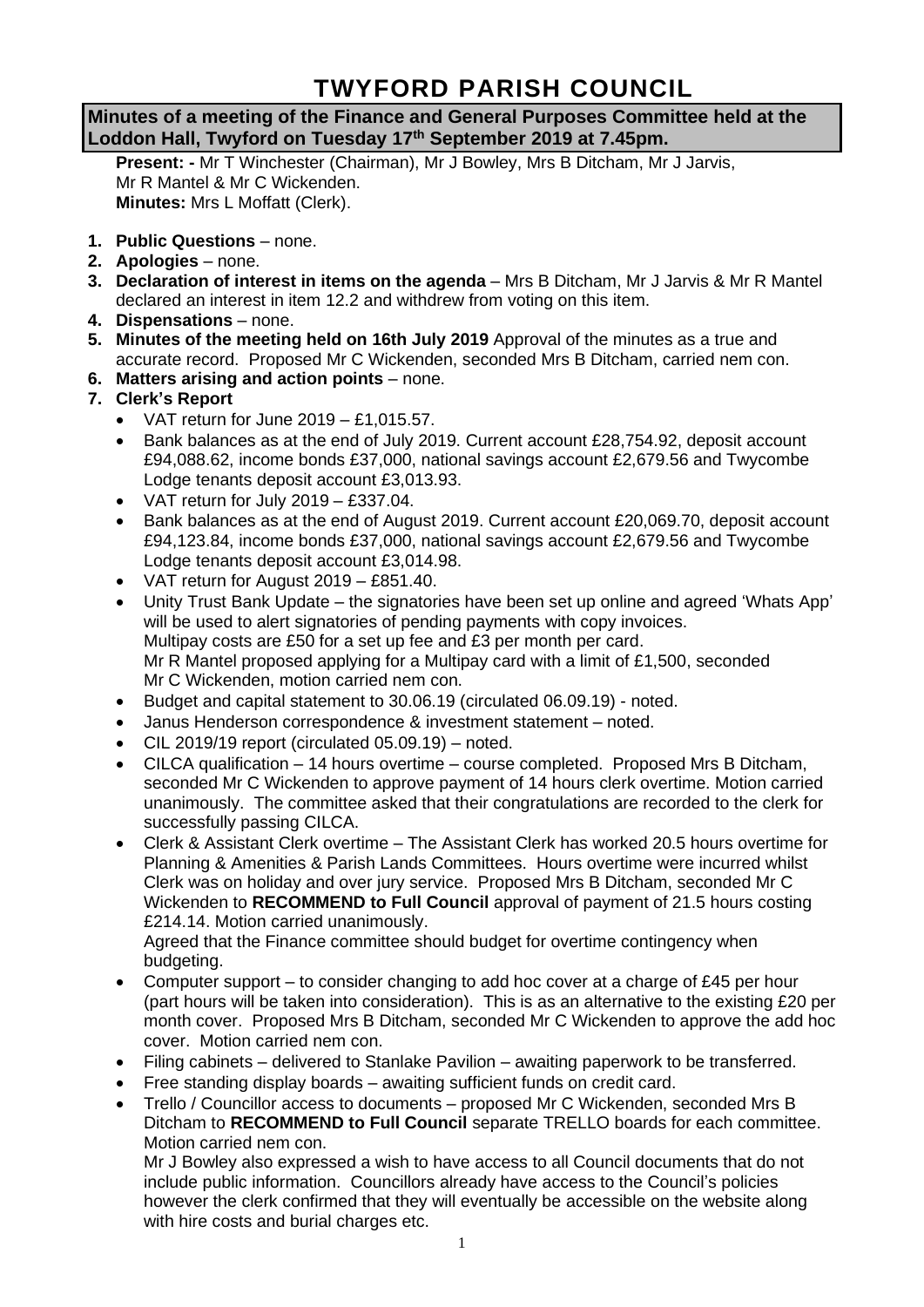Agreed for the clerk to do a paper audit – each councillor should specify what level of paper they would like to have provided at the meetings in order to avoid unnecessary printing and paper waste.

- Data Protection Regulations update no update.
- Website update & Accessibility requirements disproportionate burden. The committee considered whether they would like to spend the contractors time on carrying out an accessibility audit and then on completing the works to make the website accessible in line with the new requirements. The committee are minded to spend money on accessibility and would like to know concrete proposals and how many hours work this will cost.
- Councillor Training 7pm-9:30pm 15.10.19 & Facilitated session 7pm-9:30pm – 19.11.19 – noted.
- Risk Assessments no reports.

# **8. Review of Policies**

- 8.1 Revised NALC Financial Regulations carried forward.
- **9. Disciplinary panel** carried forward.
- **10. To consider RG10 information on new 4 year council** whilst the committee liked this idea they felt this wasn't a priority. Agreed no action.
- **11. Cleaner contract** agreed for the clerk to draft a contract along the same lines as the model contract. To be circulated by email for approval.

#### **12. Grant Requests**

- 12.1 Wokingham District Veteran Tree Association (circulated 16.07.19) Proposed Mr R Mantel, seconded Mr J Bowley to **RECOMMEND to Full Council** a grant of £50. Motion carried unanimously.
- 12.2 Twyford Twinning Association (circulated 05.09.19) Proposed Mr C Wickenden, seconded Mr J Bowley to **RECOMMEND to Full Council** to underwrite a grant of up to £500 for the Twyford Twinning Association concert. Motion carried nem con.

#### **13. Correspondence circulated by email:**

- 13.1 Private & Confidential Information NALC Guidance (circulated 26/07/2019) noted.
- 13.2 Berkshire Pension Fund employer newsletter Inscribe Summer 2019 (circulated 26/07/2019) – noted.
- 13.3 NALC opens nominations to its Larger Councils Committee (circulated 26/07/19) noted.
- 13.4  $\sqrt{2}$  NALC Star Council Awards 2019 (circulated 26/07/19) noted.

13.5 NALC Policy E-Briefing PC8-19 – Draft Data Sharing Code of Practice. (circulated 26/07/19) – noted.

13.6 CIL Co-funding Projects (circulated 26/07/19) – noted.

13.7 CIL & Infrastructure information sharing between WBC & Parishes (circulated 26/07/19) – noted.

13.8 The Chain Newsletters (circulated 02.08.19) – noted.

13.9 TVERC News Update – August – noted.

13.10 The Chain Newsletter (circulated 12.08.19) – noted.

13.11 The Chain Newsletter (circulated 29.08.19) – noted.

# **14. Items to be considered from other Committees**

#### 14.1 Planning and Amenities 03.09.19 – no items.

14.2 Parish Lands 10.09.19

# **Recommendations:**

Burial ground – quote to remove the conifer trees - £400.

Burial ground copse – quote to create a layed hedge - £750.

Burial ground – quote to plant hedge along the left hand side of the millennium garden - £200.

Tree risk assessment – quote from tree surveyor - £960.

Skip for the sports club use - £359.

The committee agreed there are sufficient funds for these recommendations.

14.3 Fete – no items.

# **15. Clerks remuneration**

Clerk's remuneration. (Due to the confidential nature this will be held under part 2) The Committee agreed that as confidential items were to be discussed the Chairman invoked Standing Order 1C "That in view of the special or confidential nature of the business about to be transacted, it is